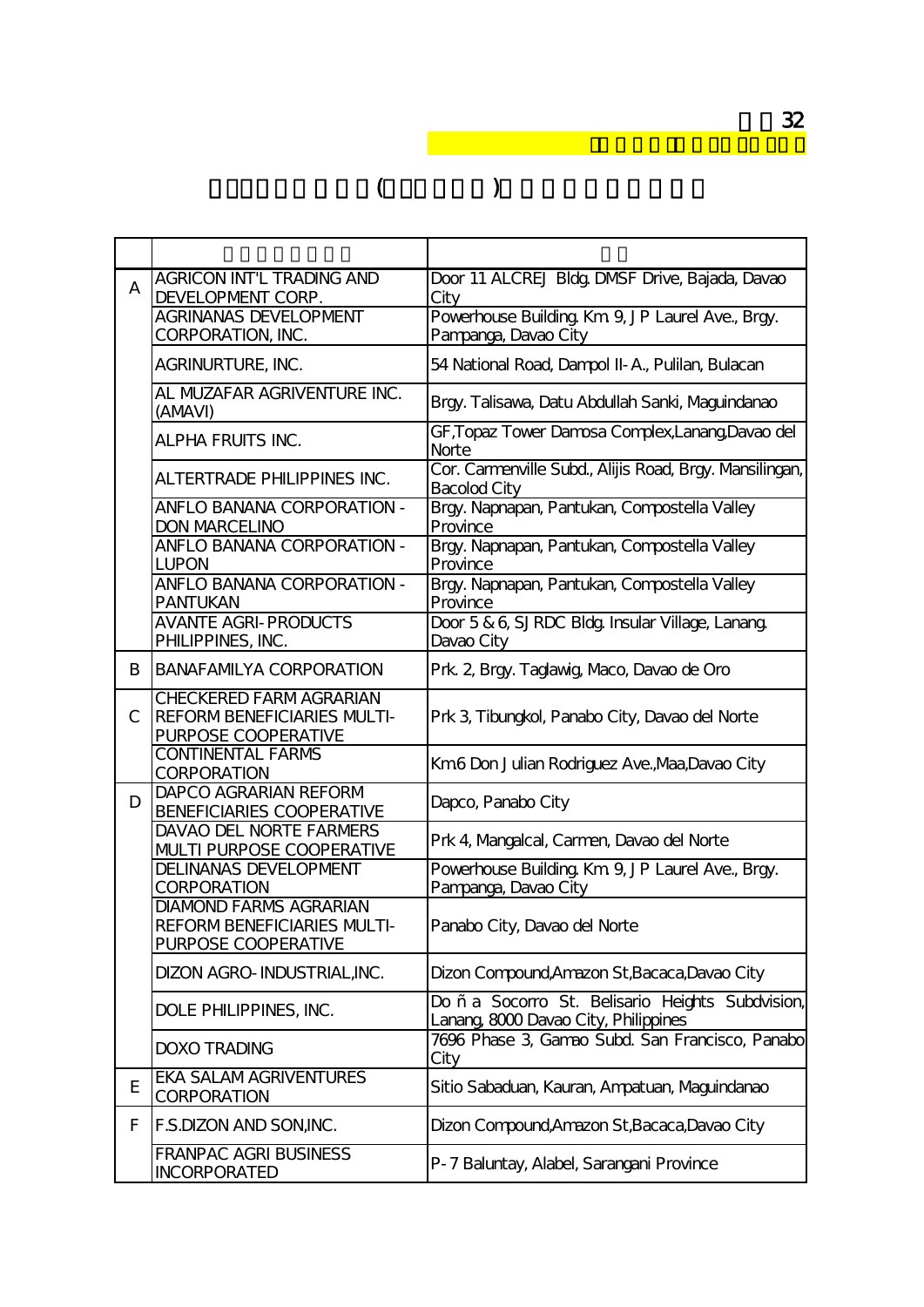| $\mathsf{G}$ | <b>GERB GOLDEN HANDS TRADING</b>                                        | Fd Rd #4, Purok 19, Sto. Tomas, Davao del Norte                                               |
|--------------|-------------------------------------------------------------------------|-----------------------------------------------------------------------------------------------|
|              | <b>GOLDAPEX AGRI TRADING</b>                                            | 42 Inglewood Drive, Robinsons Highlands, Diversion<br><u>Road, Buhangin, Davao City</u>       |
|              | <b>GOLDEN GREEN IMPORT EXPORT</b><br>CORP.                              | 2nd Floor Eastwest Bank Bldg Lanang Vincente<br>Hizon Sr. Buhangin Davao City                 |
|              | <b>GOLDEN SENORITAS</b><br><b>INCORPORATED</b>                          | Capricorn St.Brgy Lasang Davao City Philippines                                               |
|              | <b>GREEN CROP AGRI VENTURES</b><br>CORP.                                | Purok 2, Central Mindanao Airport Road, New Kalibo,<br>Mlang North Cotabato                   |
|              | <b>GREENHOPE AGRI- DEVELOPMENT</b><br><b>CORPORATION</b>                | Brgy. Tanwalang, Sulop, Davao del Sur                                                         |
|              | FRUIT TRADER CORP.                                                      | GREENLIFE INTERNATIONAL FRESH Unit #2B, @nd Flr., D3G Y10 Bldg, Km 5, Buhangin,<br>Davao City |
|              | GUIANGA FARMS, INC.                                                     | 848 Atis St., Juna Subd., Matina Davao City                                                   |
| H            |                                                                         | HERMUSA AGRIVEN CORPORATION New Katipunan, Sto. Tomas Davao Del Norte                         |
|              | HIGHLAND AGRI-VENTURES, INC.                                            | Dizon Compound, Amazon St., Bacaca, Davao City                                                |
|              |                                                                         | HIGHLAND BANANA CORPORATION 848 Atis St., Juna Subd, Matina Davao City                        |
|              | <b>HUANGHOU FRUITS CORPORATION</b>                                      | Phase II Sta Ana St. Doña Asuncion Village,<br>Pampanga, Davao City                           |
| K            | KAPATAGAN BANANA GROWERS<br>MARKETING COOPERATIVE                       | Prk. Mauswagon, Kapatagan, Digos City, Davao del<br>Sur                                       |
| L            | LA FRUTERA, INC.                                                        | Paglas Estate, Buluan, Maguindanao, ARMM                                                      |
|              | <b>LAPANDAY FOODS CORPORATION</b><br>(LFC)                              | Maryknoll Drive Bo. Pampanga, Lanang Davao City                                               |
|              | <b>LIFETIME FRESH FRUITS</b><br>RESOURCES INCORPORATED                  | No.12 De Guzman St., Bo. Obrero, Davao City                                                   |
| M            | MADAYAWAGRICULTURAL CROPS<br><b>CORPORATION</b>                         | 848 Atis St., Juna Subd, Matina, Davao City                                                   |
|              | <b>MADUAO FARMS CORPORATION</b>                                         | RCG Bldg Belisario Drive, Lanang Davao City                                                   |
|              | <b>MAMPISING CARP BENEFICIARIES</b><br><b>MJLTI-PURPOSE COOPERATIVE</b> | Purok 6,Mampising Mabini,Compostela Valley<br>Province                                        |
|              | MANUPALI AGRI- DEVELOPMENT<br><b>CORPORATION</b>                        | Dabongdabong Valencia City, Bukidnon                                                          |
|              | <b>MARFORI AGRI VENTURES, INC.</b>                                      | Blk 24 Lot 4, Nile St., Davao Riverfont Corp. City<br>MA-A, Davao City                        |
|              | MARSMAN ESTATE PLANTATION,<br>INC.                                      | Sto. Tomas, Davao del Norte                                                                   |
|              | MD DAVAO AGRI VENTURES INC.                                             | Brgy. Tagpore, Panabo City, Davao del Norte                                                   |
|              | MD ISALON ORGANIC BANANA<br>AGRI VENTURES, INC.                         | Bogabong Pantukan, Compostela Valley Province,<br>Philippines                                 |
|              | MD NABUNTURAN AGRI VENTURES<br>INC.                                     | Nabunturan, Compostela Valley Province, Philippines                                           |
|              | MD PANABO AGRI VENTURES INC.                                            | Brgy. Kasilak, Panabo City, Davao del Norte                                                   |
|              | MD RIO VISTA AGRI VENTURES,<br>INC.                                     | Maco, Compostela Valley Province, Philippines                                                 |
|              | MINDANAO AGRITRADERS, INC.                                              | Powerhouse Bldg. Km 9 Bo. Pampanga, Lanang,<br>Davao City                                     |
|              | <b>MOHAMMED ABDALLAH</b><br><u>SHARBATLY CO., LTD.</u>                  | 3F, Unit B, Alpha Bldg, Lanang Business Park, J.P.<br>Laurel Ave. Davao City                  |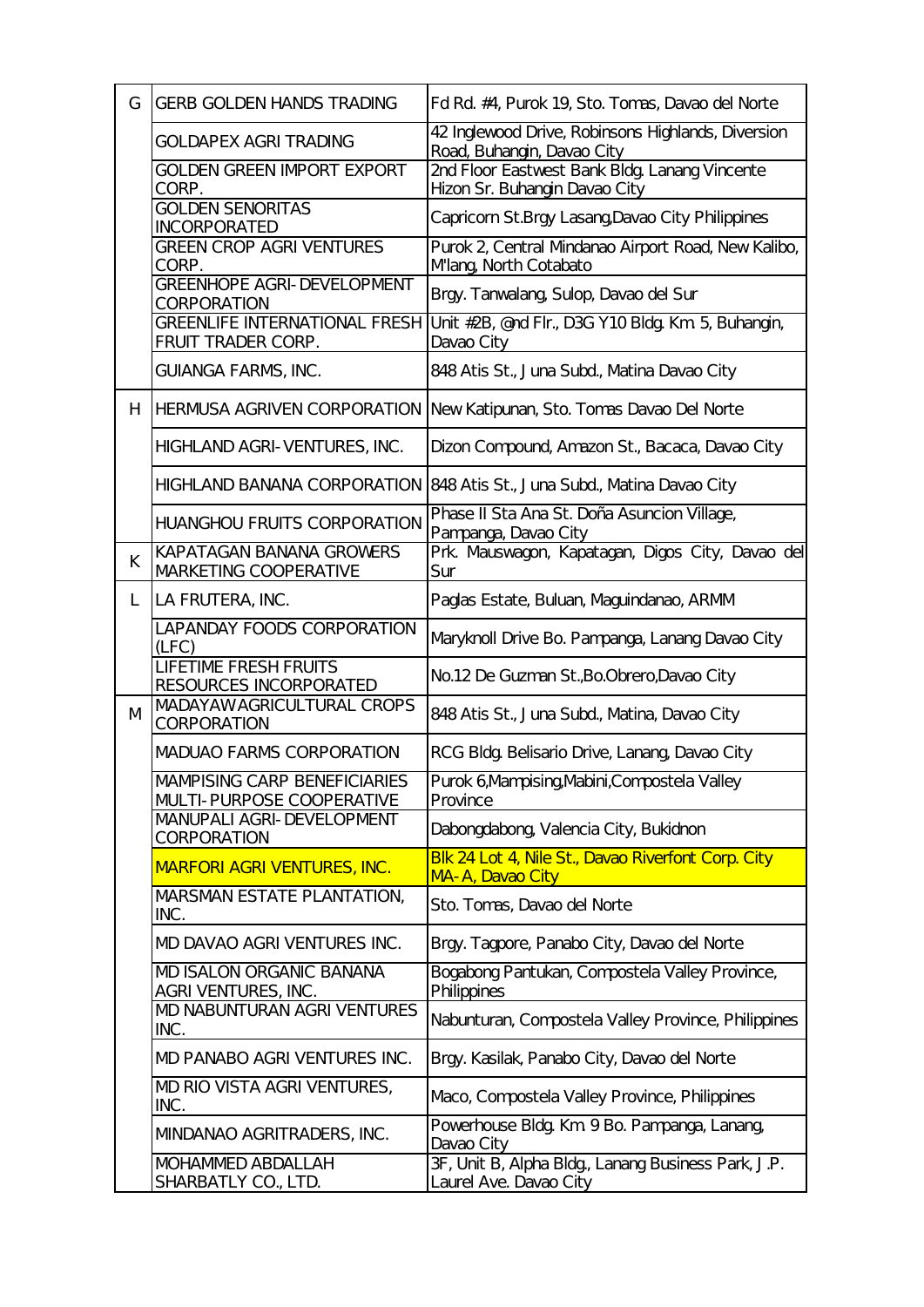| Patag Alanib, Lantapan, Bukidnon<br>9th Floor Pryce Tower Condominium, Pryce Business<br>Park, J.P. Laurel Ave., Bajada Davao City<br>1 Ladislawa Building, Ladislawa Avenue, Buhangin,<br>2/F DANA Corporate Offices, Ladislawa Ave., Road |
|---------------------------------------------------------------------------------------------------------------------------------------------------------------------------------------------------------------------------------------------|
|                                                                                                                                                                                                                                             |
|                                                                                                                                                                                                                                             |
|                                                                                                                                                                                                                                             |
|                                                                                                                                                                                                                                             |
|                                                                                                                                                                                                                                             |
| Km4 Garcia Compound, Jp Laurel, Davao City                                                                                                                                                                                                  |
| Bayanay Bldg Purok 9 Fd Rd #3, Tibal- og Sto                                                                                                                                                                                                |
| Door A-G 2nd Flr., SPK Bldg, Km 7 Lanang, Davao                                                                                                                                                                                             |
| AJMR Port Complex, Km 20, Tibungco, Davao City,                                                                                                                                                                                             |
| Lot 25 and 27 Inglewood St., Robinsons Highlands                                                                                                                                                                                            |
| <u> Dana Corporate Offices, Ladislawa Avenue, Buhangin,</u>                                                                                                                                                                                 |
| Brgy. Tamnag, Lutayan, Sultan Kudarat                                                                                                                                                                                                       |
| 2F Alpha Building Lanang Business                                                                                                                                                                                                           |
| 17 Olive Road, Bajada, Davao City                                                                                                                                                                                                           |
| Prk 3 E Fd Rd. 1 Sto. Tomas, Davao del Norte                                                                                                                                                                                                |
| Unit 5A GMA Lou- Bel Plaza, Bagtikan St., San                                                                                                                                                                                               |
| Antonio Village, Makati City Philippines                                                                                                                                                                                                    |
| AJMR Port Complex, Km 20, Tibungco, Davao City                                                                                                                                                                                              |
| AJMR Agro-Industrial Ecozone, Km 20, Tibungco,                                                                                                                                                                                              |
| Level 2-16, Esperanza Complex, Cabantian Road,                                                                                                                                                                                              |
| 5 San Jose St., Corner Corner Pulang                                                                                                                                                                                                        |
| Lupa, Guadalupe Village, Lanang Davao City<br>Tagnanan, Mabini, Compostela Valley                                                                                                                                                           |
| Purok 18 Brgy. AO Floirendo, Panabo City, Davao Del                                                                                                                                                                                         |
|                                                                                                                                                                                                                                             |
| HRC Compound, Brgy. Madaum, Tagum City                                                                                                                                                                                                      |
|                                                                                                                                                                                                                                             |
| Purok 9, Brgy. Manay, Panabo City, Davo del Norte                                                                                                                                                                                           |
| Prk 5, Javier, Barobo, Surigao del Sur                                                                                                                                                                                                      |
| 2nd Floor, GH Office Depot BldgII, Gov. Sales St. Sta                                                                                                                                                                                       |
|                                                                                                                                                                                                                                             |